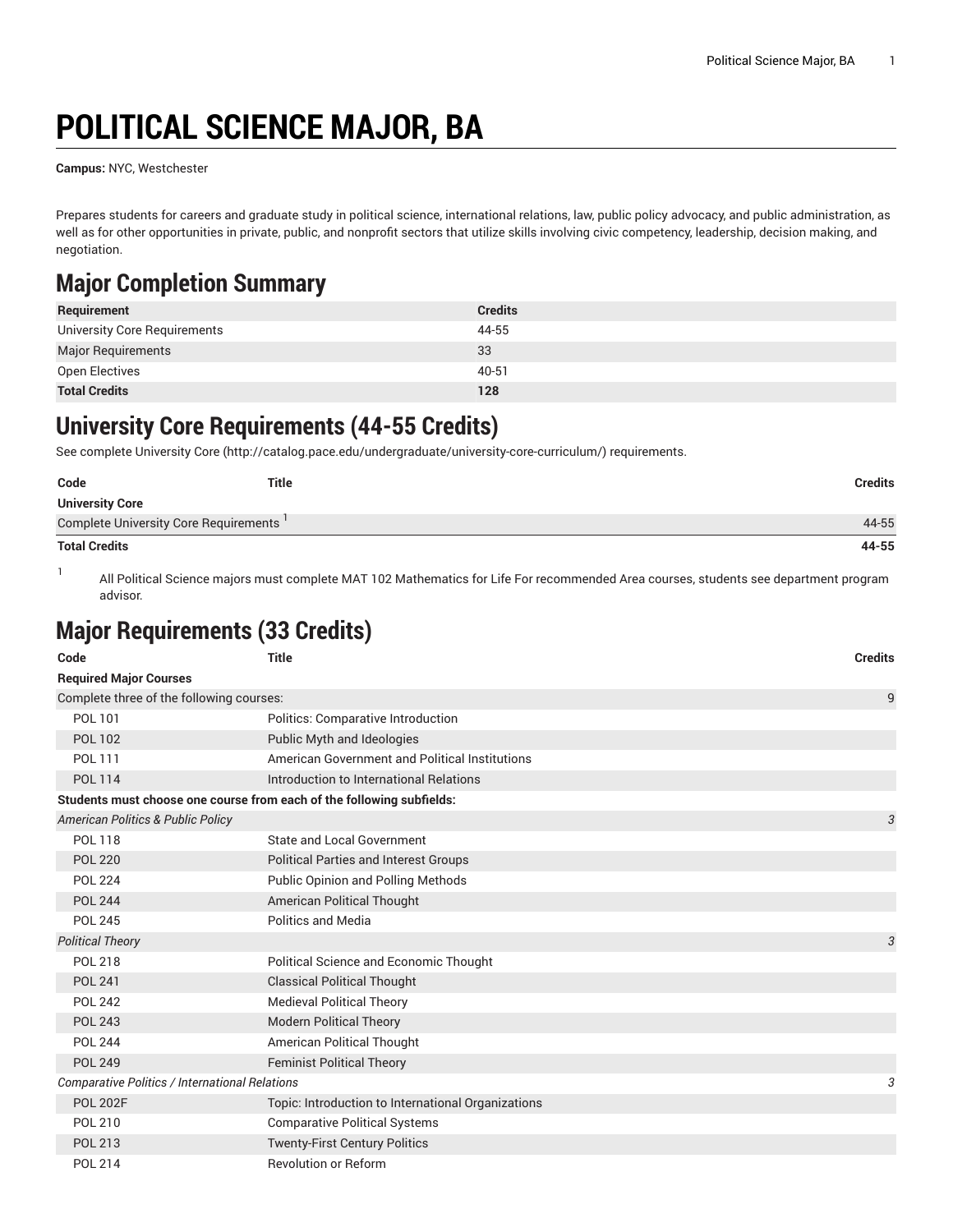| POL 219        | International Political Economy and Globalization |
|----------------|---------------------------------------------------|
| POL 233        | Advanced International Relations                  |
| <b>POL 247</b> | International Law and Human Rights                |
| _ _ .          |                                                   |

#### **Required Major Electives**

Select five POL courses at the advanced level (115 and above). All NYC students much take POL 240 as a major elective. At least one course must be completed at the 300-level. No more than 6 credits towards the major of Model UN, no more than 3 credits towards the major of internship for credit.<sup>1, 2, 3</sup> 15

#### **Total Credits 33**

1 NYC students must include POL 240 Applied Research Methods.

- 2 No more than nine credits of Model UN courses of POL 303A Politics Workshop: International Organization/POL 303C Politics Workshop: United Nations may be counted toward this major, and these courses are restricted to sophomores and above students.
- 3 No more than six credits in POL 393 Internship in Government and POL 395 Independent Study in Political Studies/Science may count toward the major.

### **Open Electives (40-51 Credits)**

| Code                  | Title | <b>Credits</b> |
|-----------------------|-------|----------------|
| <b>Open Electives</b> |       |                |
| Select 40-51 credits  |       | $40 - 51$      |
| <b>Total Credits</b>  |       | 40-51          |

### **General Track**

| <b>Course</b>                                            | <b>Title</b>                                             | <b>Credits</b>            |
|----------------------------------------------------------|----------------------------------------------------------|---------------------------|
| <b>First Year</b>                                        |                                                          |                           |
| Fall                                                     |                                                          |                           |
| <b>ENG 110</b>                                           | Composition                                              | 3                         |
| <b>MAT 102</b>                                           | <b>Mathematics for Life</b>                              | $\ensuremath{\mathsf{3}}$ |
| POL 101                                                  | Politics: Comparative Introduction                       | 3                         |
| <b>UNV 101</b>                                           | First-Year Seminar. Introduction to University Community | 1                         |
|                                                          | Take any one remaining Area of Knowledge course          | 3                         |
|                                                          | Take any one remaining Area of Knowledge course          | 3                         |
|                                                          | <b>Credits</b>                                           | 16                        |
| <b>Spring</b>                                            |                                                          |                           |
| <b>ENG 120</b>                                           | <b>Critical Writing</b>                                  | 4                         |
| <b>COM 200</b>                                           | <b>Public Speaking</b>                                   | 3                         |
| <b>POL 102</b>                                           | Public Myth and Ideologies                               | 3                         |
| First Second Language Course. See Advisor for guidelines |                                                          | $\sqrt{3}$                |
|                                                          | Take any one remaining Area of Knowledge course          | 3                         |
|                                                          | <b>Credits</b>                                           | 16                        |
| <b>Second Year</b>                                       |                                                          |                           |
| Fall                                                     |                                                          |                           |
| <b>CIS 101</b>                                           | Introduction to Computing                                | 3                         |
| POL 111                                                  | American Government and Political Institutions           | 3                         |
| or POL 114                                               | or Introduction to International Relations               |                           |
| One Lab science course                                   |                                                          | 3                         |
|                                                          | First Second Language Course. See Advisor for guidelines | 3                         |
|                                                          | Take any one remaining Area of Knowledge course          | 3                         |
|                                                          | <b>Credits</b>                                           | 15                        |
| <b>Spring</b>                                            |                                                          |                           |
| <b>ENG 201</b>                                           | Writing in the Disciplines                               | 3                         |
| <b>POL 209</b>                                           | Leadership and Advocacy                                  | 3                         |
|                                                          | Take any one remaining Area of Knowledge course          | 3                         |
|                                                          | Take any one remaining Area of Knowledge course          | 3                         |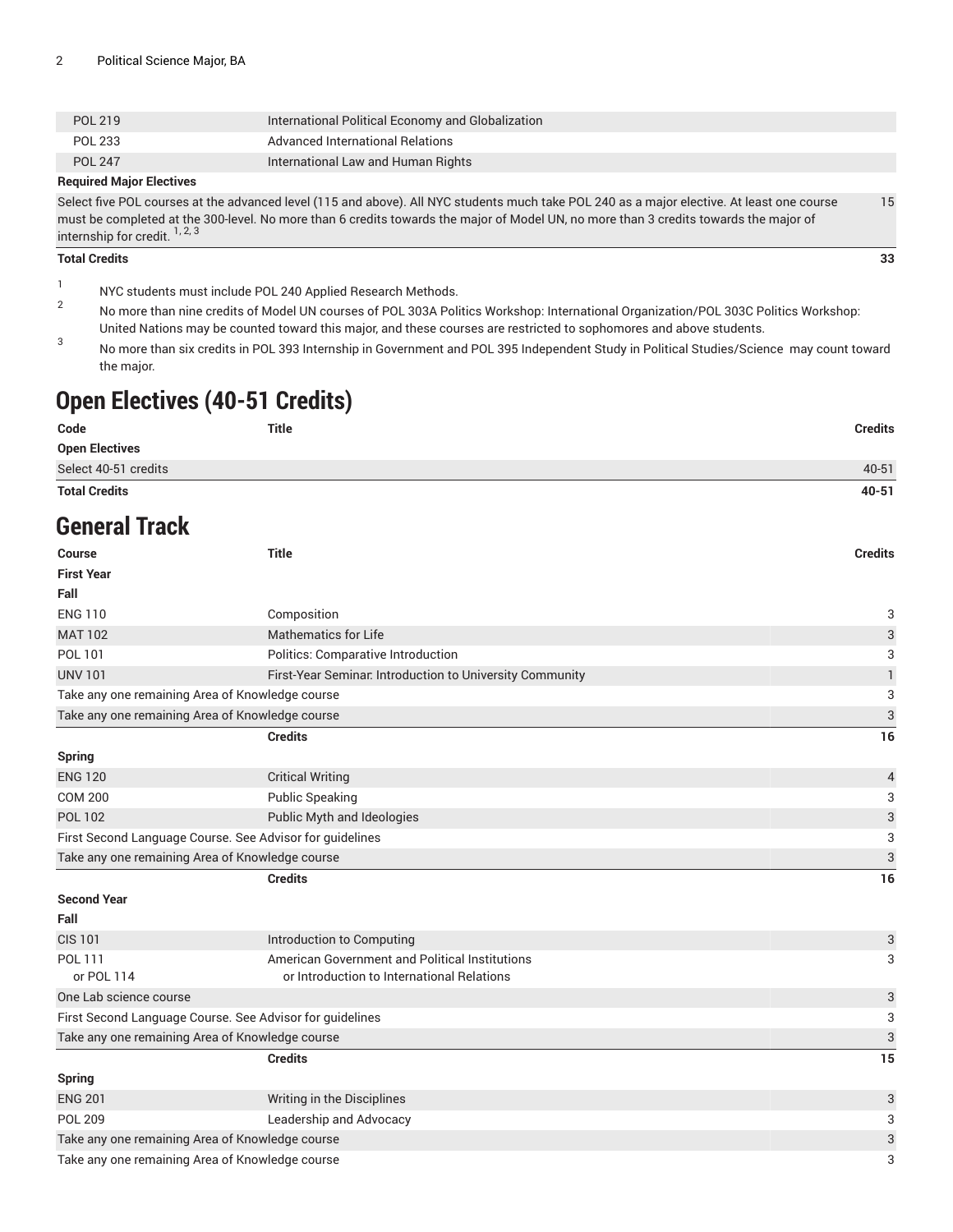| Two Learning Community (LC) courses             |                                                                                    | $\boldsymbol{6}$          |
|-------------------------------------------------|------------------------------------------------------------------------------------|---------------------------|
|                                                 | <b>Credits</b>                                                                     | 18                        |
| <b>Third Year</b>                               |                                                                                    |                           |
| Fall                                            |                                                                                    |                           |
| <b>POL 240</b>                                  | Applied Research Methods                                                           | 3                         |
| Take any one remaining Area of Knowledge course |                                                                                    | 3                         |
| Take any one remaining Area of Knowledge course |                                                                                    | 3                         |
|                                                 | One upper-level elective course in subject POL Political Theory                    | 3                         |
|                                                 | One upper-level elective course in subject POL Comparative-International Relations | $\sqrt{3}$                |
| Open Elective Course                            |                                                                                    | 3                         |
|                                                 | <b>Credits</b>                                                                     | 18                        |
| <b>Spring</b>                                   |                                                                                    |                           |
| Take any one remaining Area of Knowledge course |                                                                                    | 3                         |
|                                                 | One upper-level elective course in subject POL American Politics                   | $\ensuremath{\mathsf{3}}$ |
| POL 393                                         | Internship in Government (Or upper-level elective course in subject POL)           | 3                         |
| Open Elective Course (Writing Enhanced (WE))    |                                                                                    | $\mathbf{3}$              |
| Open Elective Course (Writing Enhanced (WE))    |                                                                                    | 3                         |
|                                                 | <b>Credits</b>                                                                     | 15                        |
| <b>Fourth Year</b>                              |                                                                                    |                           |
| Fall                                            |                                                                                    |                           |
| One 300-level elective course in subject POL    |                                                                                    | 3                         |
| Open Elective Course                            |                                                                                    | 3                         |
| Open Elective Course                            |                                                                                    | 3                         |
| <b>Open Elective Course</b>                     |                                                                                    | $\sqrt{3}$                |
| Open Elective Course                            |                                                                                    | 3                         |
|                                                 | <b>Credits</b>                                                                     | 15                        |
| <b>Spring</b>                                   |                                                                                    |                           |
| One elective course in subject POL              |                                                                                    | 3                         |
| Open Elective Course                            |                                                                                    | $\ensuremath{\mathsf{3}}$ |
| Open Elective Course                            |                                                                                    | 3                         |
| <b>Open Elective Course</b>                     |                                                                                    | $\ensuremath{\mathsf{3}}$ |
| Open Elective Course                            |                                                                                    | 3                         |
|                                                 | <b>Credits</b>                                                                     | 15                        |
|                                                 | <b>Total Credits</b>                                                               | 128                       |

# **BA Political Science/law-JD (PSL) Track**

| <b>Course</b>     | Title                                                    |   | <b>Credits</b> |
|-------------------|----------------------------------------------------------|---|----------------|
| <b>First Year</b> |                                                          |   |                |
| Fall              |                                                          |   |                |
| <b>ENG 110</b>    | Composition                                              |   | 3              |
| <b>MAT 102</b>    | <b>Mathematics for Life</b>                              |   | 3              |
| POL 101           | Politics: Comparative Introduction                       |   | 3              |
| <b>UNV 101</b>    | First-Year Seminar. Introduction to University Community |   |                |
|                   |                                                          | 3 |                |
|                   | First Second Language Course, See Advisor for quidolines |   | $\mathbf{r}$   |

| First Second Language Course. See Advisor for quidelines |                            |                |
|----------------------------------------------------------|----------------------------|----------------|
|                                                          | <b>Credits</b>             | 16             |
| <b>Spring</b>                                            |                            |                |
| <b>ENG 120</b>                                           | <b>Critical Writing</b>    | $\overline{4}$ |
| <b>COM 200</b>                                           | <b>Public Speaking</b>     | 3              |
| <b>POL 102</b>                                           | Public Myth and Ideologies | 3              |
| Second Language Course, if applicable                    |                            | 3              |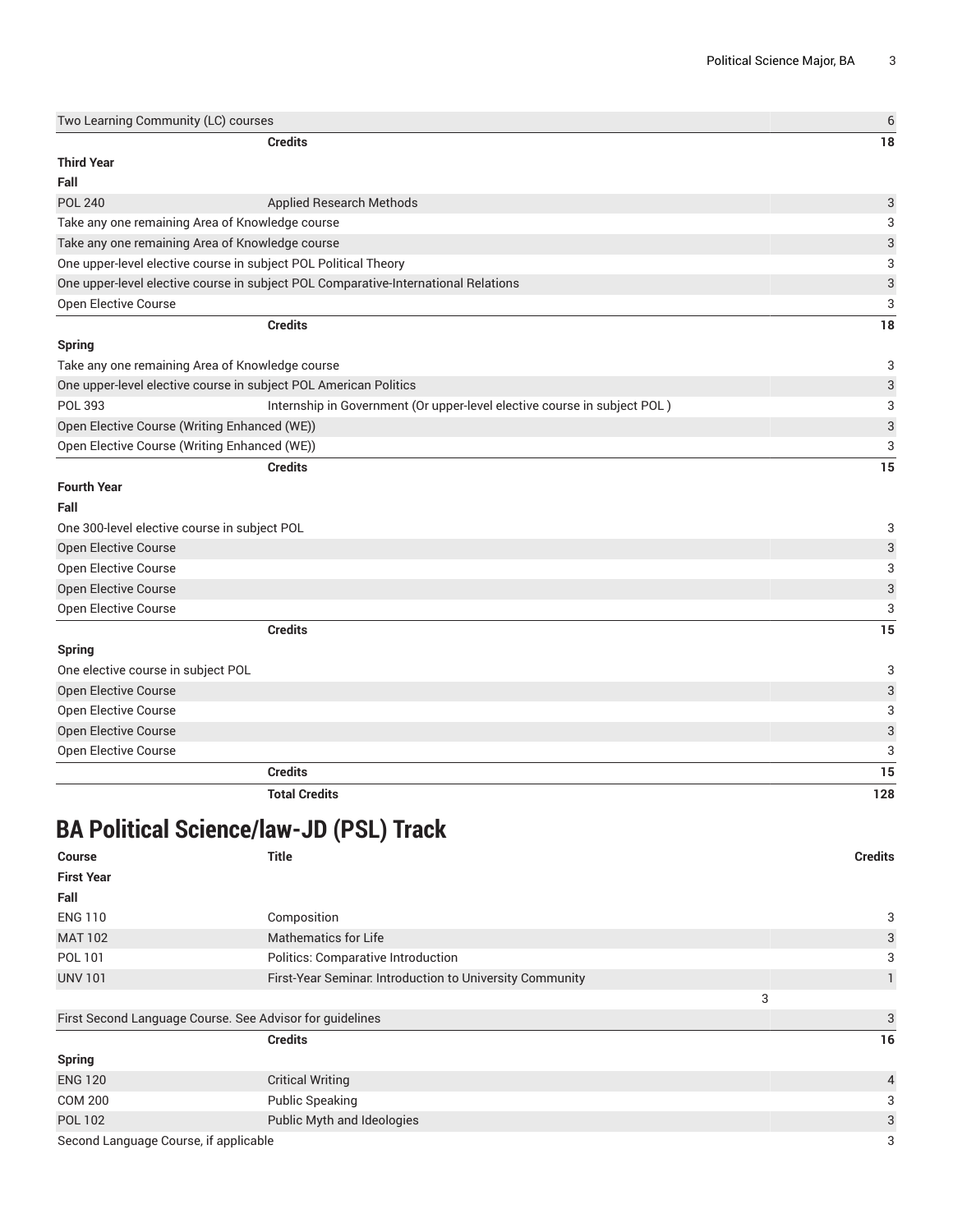| Take any one remaining Area of Knowledge course |                                                                                    | $\mathbf{3}$              |
|-------------------------------------------------|------------------------------------------------------------------------------------|---------------------------|
|                                                 | <b>Credits</b>                                                                     | 16                        |
| <b>Second Year</b>                              |                                                                                    |                           |
| Fall                                            |                                                                                    |                           |
| <b>CIS 101</b>                                  | Introduction to Computing                                                          | 3                         |
| POL 111                                         | American Government and Political Institutions                                     | 3                         |
| or POL 114                                      | or Introduction to International Relations                                         |                           |
| One Lab science course                          |                                                                                    | 3                         |
|                                                 | Take any one remaining Area of Knowledge course (Civic Engagement (CE) course)     | 3                         |
| Take any one remaining Area of Knowledge course |                                                                                    | $\ensuremath{\mathsf{3}}$ |
|                                                 | <b>Credits</b>                                                                     | 15                        |
| <b>Spring</b>                                   |                                                                                    |                           |
| <b>ENG 201</b>                                  | Writing in the Disciplines                                                         | 3                         |
| <b>POL 209</b>                                  | Leadership and Advocacy                                                            | 3                         |
| Take any one remaining Area of Knowledge course |                                                                                    | 3                         |
| One elective course in subject POL              |                                                                                    | 3                         |
| Two Learning Community (LC) courses             |                                                                                    | 6                         |
|                                                 | <b>Credits</b>                                                                     | 18                        |
| <b>Third Year</b>                               |                                                                                    |                           |
| Fall                                            |                                                                                    |                           |
| <b>POL 240</b>                                  | <b>Applied Research Methods</b>                                                    | 3                         |
| Take any one remaining Area of Knowledge course |                                                                                    | 3                         |
|                                                 | One upper-level elective course in subject POL Political Theory                    | 3                         |
|                                                 | One upper-level elective course in subject POL Comparative-International Relations | 3                         |
| One elective course in subject POL              |                                                                                    | 3                         |
|                                                 | <b>Credits</b>                                                                     | 15                        |
| <b>Spring</b>                                   |                                                                                    |                           |
| Take any one remaining Area of Knowledge course |                                                                                    | 3                         |
|                                                 | One upper-level elective course in subject POL American Politics                   | 3                         |
| <b>POL 393</b>                                  | Internship in Government (Or upper-level elective course in subject POL)           | 3                         |
| Open Elective Course                            |                                                                                    | 3                         |
| One 300-level elective course in subject POL    |                                                                                    | 3                         |
|                                                 | <b>Credits</b>                                                                     | 15                        |
| <b>Fourth Year</b>                              |                                                                                    |                           |
| Fall                                            |                                                                                    |                           |
| Law School course                               |                                                                                    | 3                         |
| Law School course                               |                                                                                    | 3                         |
| Law School course                               |                                                                                    | 3                         |
| Law School course                               |                                                                                    | 3                         |
| Law School course                               |                                                                                    | 3                         |
|                                                 | <b>Credits</b>                                                                     | 15                        |
| <b>Spring</b>                                   |                                                                                    |                           |
| Law School course                               |                                                                                    | 3                         |
| Law School course                               |                                                                                    | 3                         |
| Law School course                               |                                                                                    | 3                         |
| Law School course                               |                                                                                    | 3                         |
| Law School course                               |                                                                                    | 3                         |
|                                                 | <b>Credits</b>                                                                     | 15                        |
|                                                 | <b>Total Credits</b>                                                               | 125                       |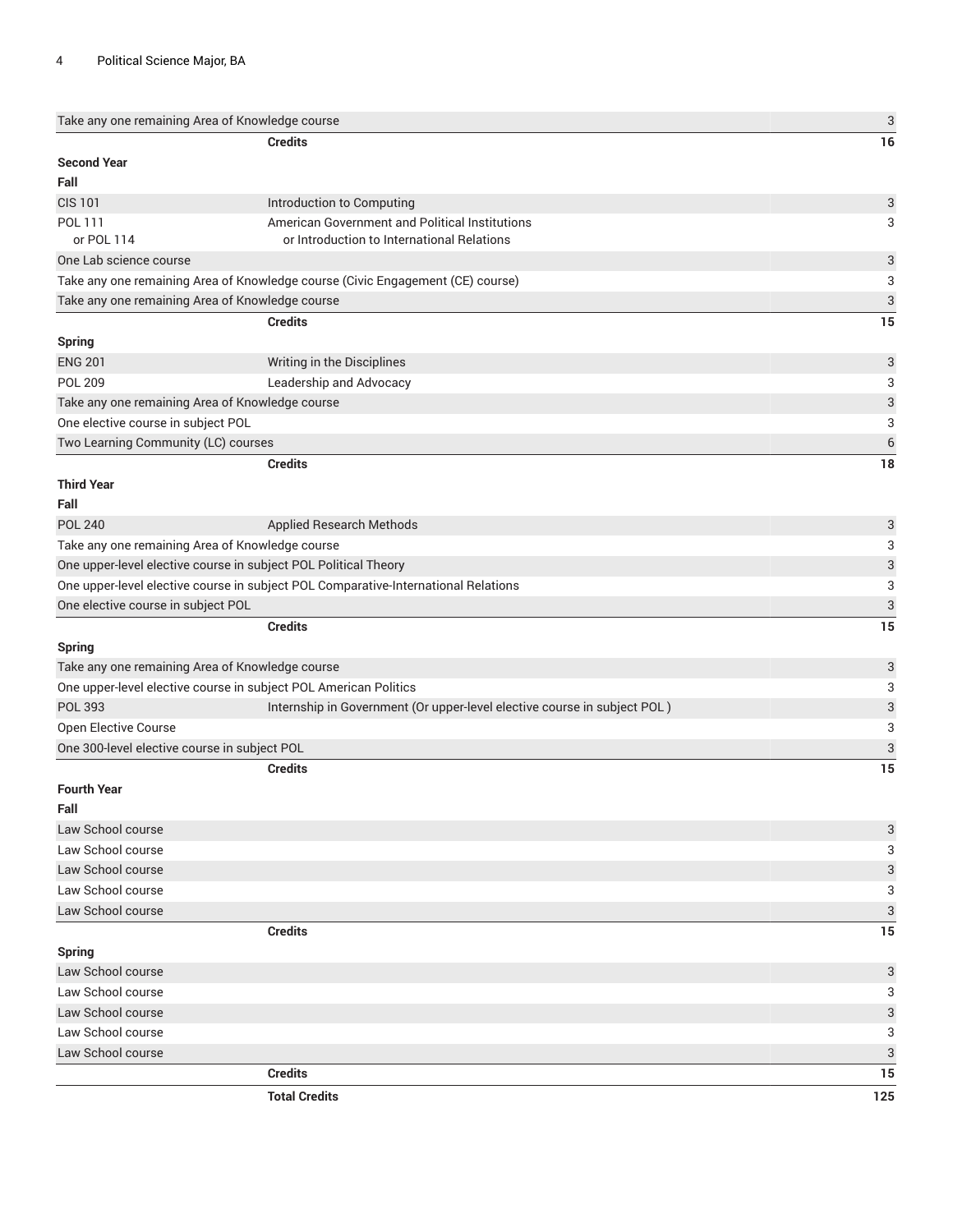# **BA Political Sci/Public Admin-MPA (PLG) Track**

| <b>Course</b><br><b>First Year</b>              | <b>Title</b>                                                                       | <b>Credits</b> |
|-------------------------------------------------|------------------------------------------------------------------------------------|----------------|
| Fall                                            |                                                                                    |                |
| <b>ENG 110</b>                                  | Composition                                                                        | 3              |
| <b>MAT 102</b><br>or MAT 134                    | Mathematics for Life<br>or Introduction to Probability and Statistics              | 3              |
| POL 101                                         | Politics: Comparative Introduction                                                 | 3              |
| <b>UNV 101</b>                                  | First-Year Seminar. Introduction to University Community                           | 1              |
| Take any one remaining Area of Knowledge course |                                                                                    | 3              |
| Take any one remaining Area of Knowledge course |                                                                                    | 3              |
|                                                 | <b>Credits</b>                                                                     | 16             |
| <b>Spring</b>                                   |                                                                                    |                |
| <b>ENG 120</b>                                  | <b>Critical Writing</b>                                                            | 4              |
| <b>COM 200</b>                                  | <b>Public Speaking</b>                                                             | 3              |
| <b>POL 102</b>                                  | Public Myth and Ideologies                                                         | 3              |
|                                                 | First Second Language Course. See Advisor for guidelines                           | 3              |
| Take any one remaining Area of Knowledge course |                                                                                    | 3              |
|                                                 | <b>Credits</b>                                                                     | 16             |
| <b>Second Year</b>                              |                                                                                    |                |
| Fall                                            |                                                                                    |                |
| <b>CIS 101</b>                                  | Introduction to Computing                                                          | 3              |
| POL 111                                         | American Government and Political Institutions                                     | 3              |
| or POL 114                                      | or Introduction to International Relations                                         |                |
| One Lab science course                          |                                                                                    | 4              |
|                                                 | First Second Language Course. See Advisor for guidelines                           | 3              |
| Take any one remaining Area of Knowledge course |                                                                                    | 3              |
|                                                 | <b>Credits</b>                                                                     | 16             |
| <b>Spring</b>                                   |                                                                                    |                |
| <b>ENG 201</b>                                  | Writing in the Disciplines                                                         | 3              |
| <b>POL 209</b>                                  | Leadership and Advocacy                                                            | 3              |
| Take any one remaining Area of Knowledge course |                                                                                    | 3              |
| Take any one remaining Area of Knowledge course |                                                                                    | 3              |
| Two Learning Community (LC) courses             |                                                                                    | 6              |
|                                                 | <b>Credits</b>                                                                     | 18             |
| <b>Third Year</b>                               |                                                                                    |                |
| Fall                                            |                                                                                    |                |
| <b>POL 240</b>                                  | Applied Research Methods                                                           | 3              |
| Take any one remaining Area of Knowledge course |                                                                                    | 3              |
| Take any one remaining Area of Knowledge course |                                                                                    | 3              |
|                                                 | One upper-level elective course in subject POL Political Theory                    | 3              |
|                                                 | One upper-level elective course in subject POL Comparative-International Relations | 3              |
| Open Elective Course                            |                                                                                    | 3              |
|                                                 | <b>Credits</b>                                                                     | 18             |
| <b>Spring</b>                                   |                                                                                    |                |
| Take any one remaining Area of Knowledge course |                                                                                    | 3              |
|                                                 | One upper-level elective course in subject POL American Politics                   | 3              |
| POL 393                                         | Internship in Government (Or upper-level elective course in subject POL)           | 3              |
| One 300-level elective course in subject POL    |                                                                                    | 3              |
| Open Elective Course                            |                                                                                    | 3              |
|                                                 | <b>Credits</b>                                                                     | 15             |